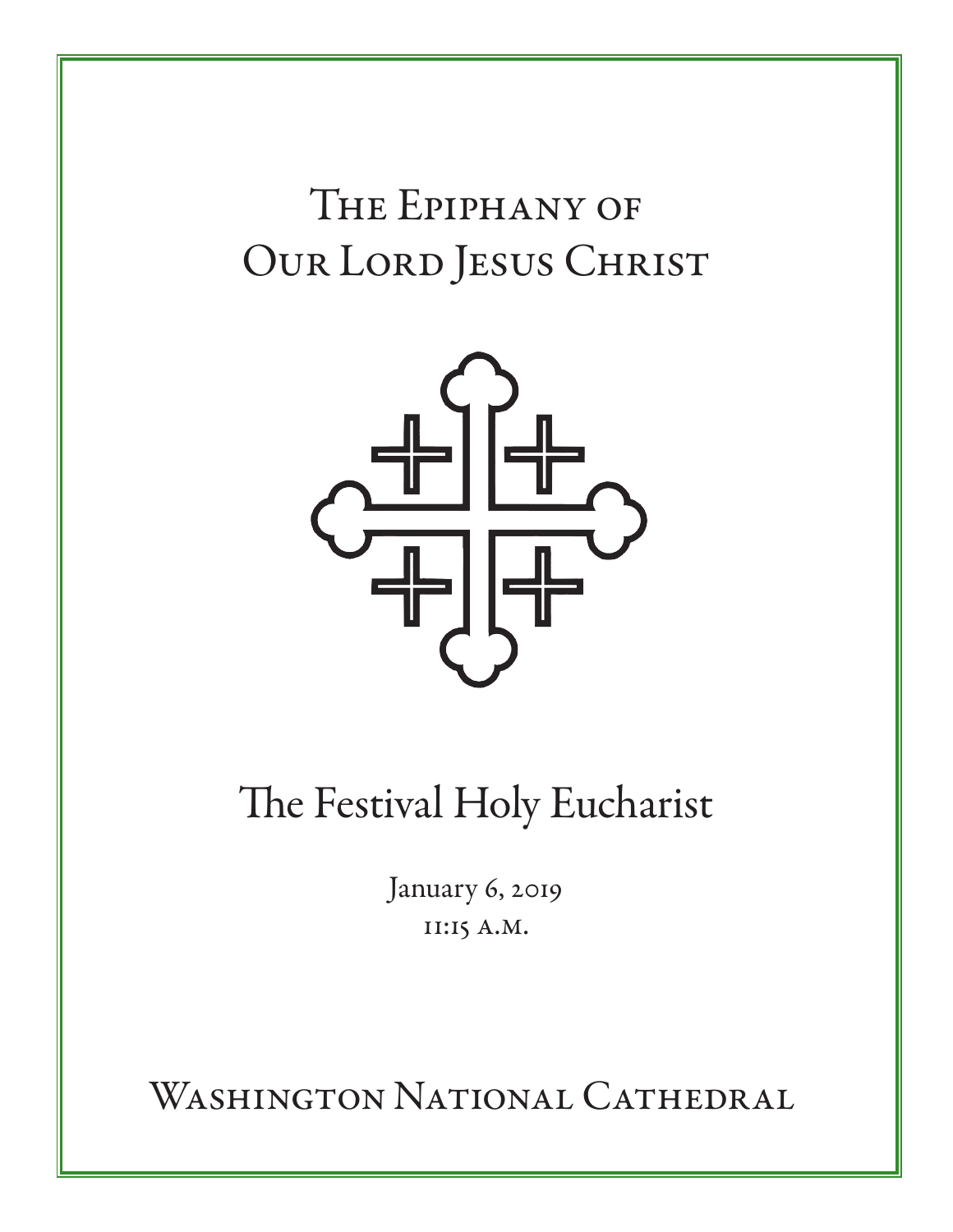#### Epiphany

The name "Epiphany" is derived from a Greek word meaning "manifestation" or "appearing." Today's service celebrates the revelation of God in human form in his Son Jesus Christ. Today also commemorates the visit of the Wise Men to the Christ Child, and thus the Savior's physical manifestation to the world.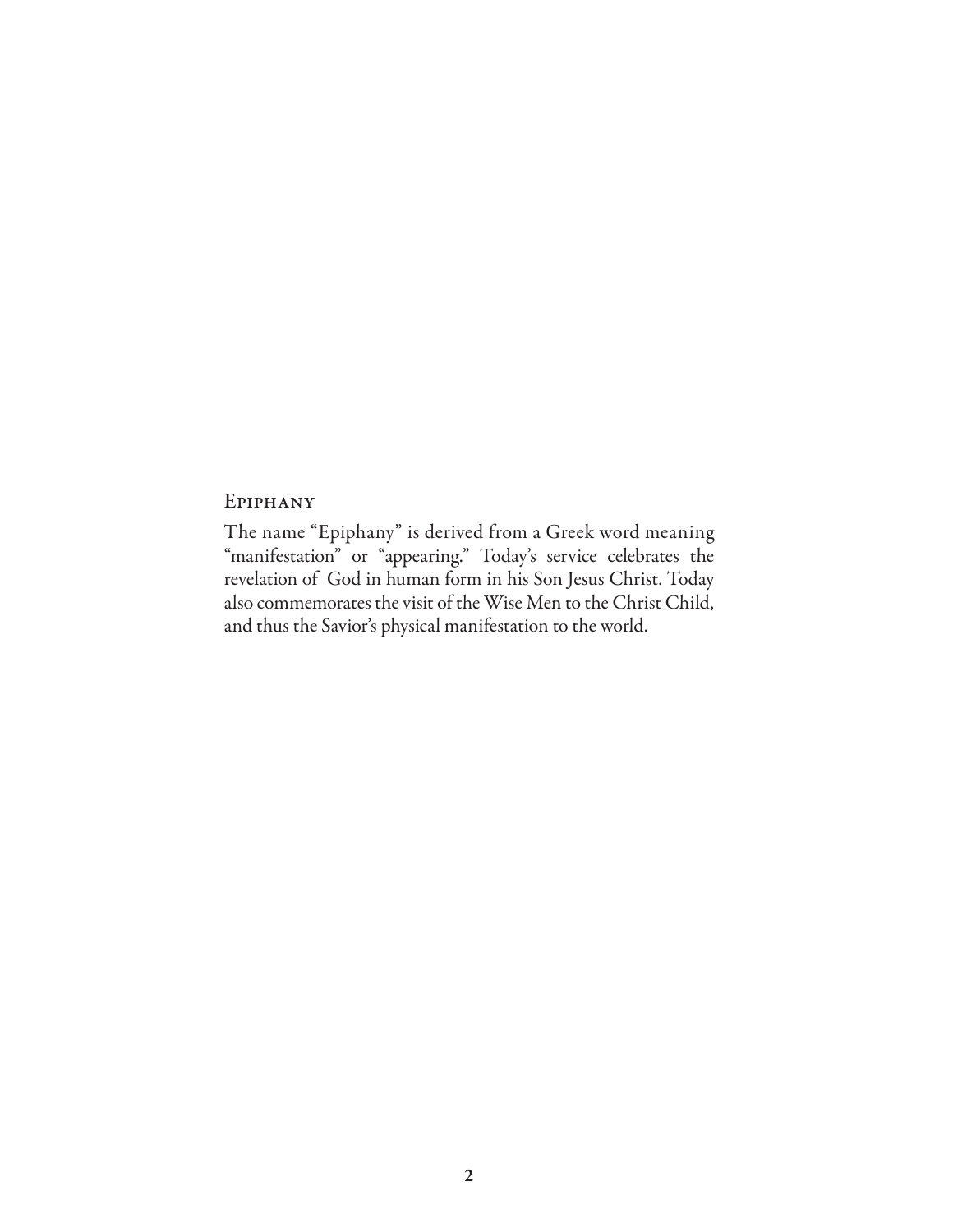

## THE FESTIVAL HOLY EUCHARIST

The Epiphany of our Lord Jesus Christ January 6, 2019 • 11:15 AM

#### *The people's responses are in* bold.

# The Entrance Rite

#### carillon prelude

*Stuttgart* from *A Carillon Book for the Liturgical Year* Roy Hamlin Johnson (b. 1929)

#### organ prelude

*Concerto nach Vivaldi in G major,* BWV 592 Johann Sebastian Bach (1685-1750) *The people remain seated for the Introit.*

#### **INTROIT**

*Omnes de Saba* Jacob Handl (1550-1591) *Sung in Latin.*  All they from Saba shall come, laden with gold and incense, heralds of the Lord's praise. Alleluia. Alleluia. *(Isaiah 60:6b)*

*The people stand as able.* 

#### processional hymn • 109

#### the opening acclamation

Blessed be God: Father, Son and Holy Spirit. And blessed be God's kingdom, now and for ever. Amen.

#### THE COLLECT FOR PURITY

Almighty God, to you all hearts are open, all desires known, and from you no secrets are hid: Cleanse the thoughts of our hearts by the inspiration of your Holy Spirit, that we may perfectly love you, and worthily magnify your holy Name; through Christ our Lord. Amen.

*The first Nowell The First Nowell*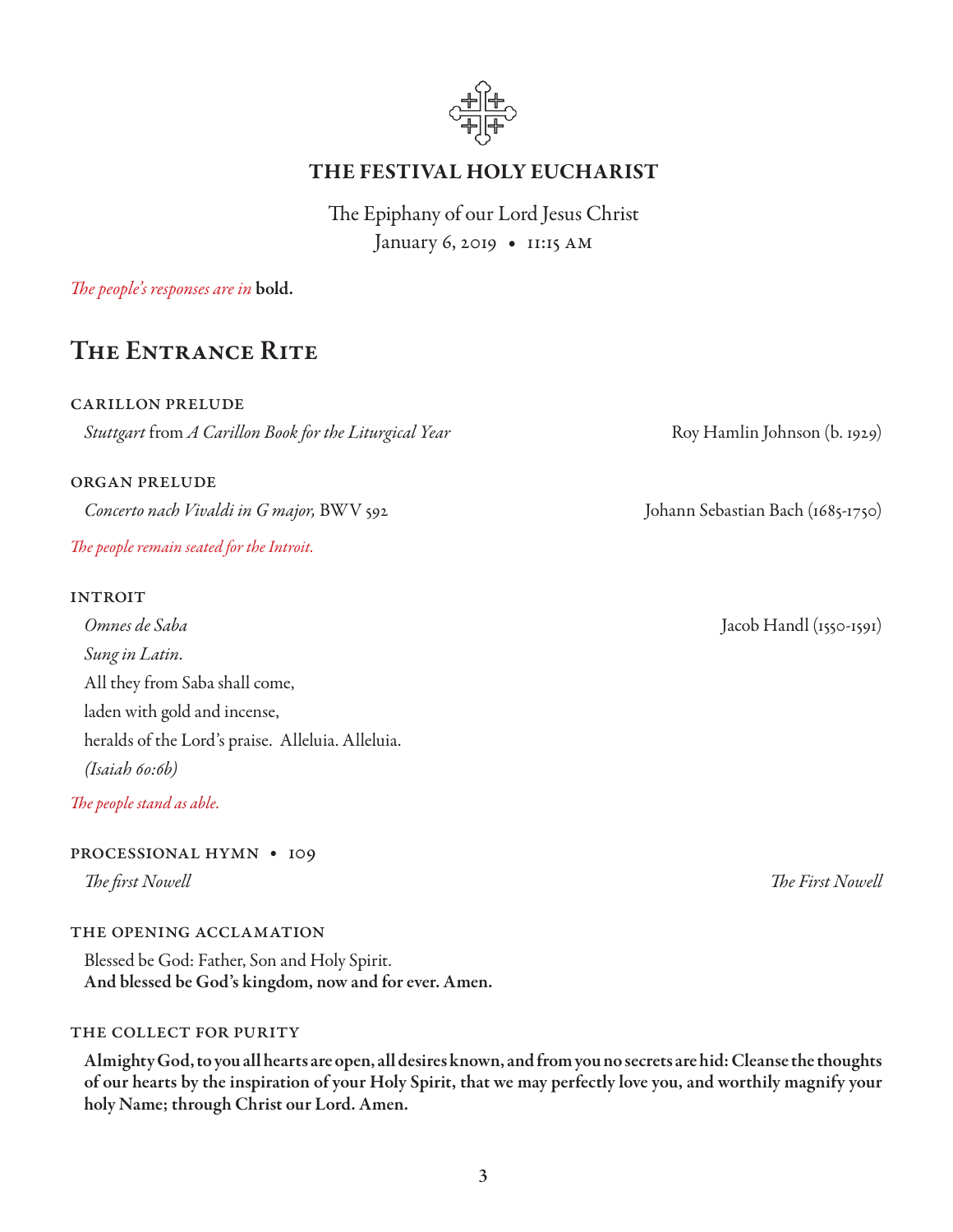hymn of praise



# The Word of God

#### the collect for the epiphany of our lord jesus christ

The Lord be with you.

And also with you.

Let us pray.

O God, by the leading of a star you manifested your only Son to the peoples of the earth: Lead us, who know you now by faith, to your presence, where we may see your glory face to face; through Jesus Christ our Lord, who lives and reigns with you and the Holy Spirit, one God, now and for ever. Amen.

#### *The people are seated.*

#### the first reading Isaiah 60:1-6

Arise, shine; for your light has come, and the glory of the Lord has risen upon you. For darkness shall cover the earth, and thick darkness the peoples; but the Lord will arise upon you, and his glory will appear over you. Nations shall come to your light, and kings to the brightness of your dawn. Lift up your eyes and look around; they all gather together, they come to you; your sons shall come from far away, and your daughters shall be carried on their nurses'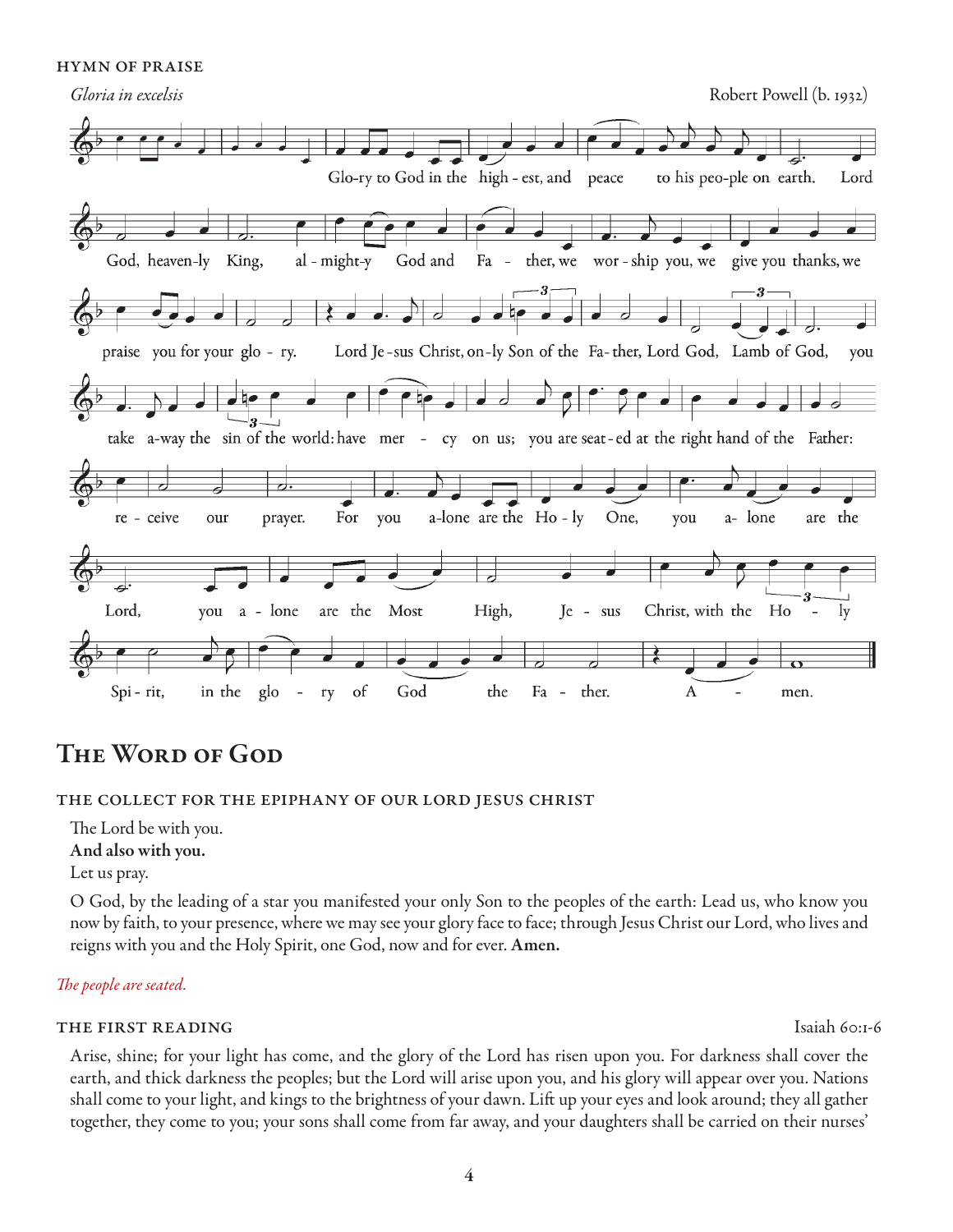arms. Then you shall see and be radiant; your heart shall thrill and rejoice, because the abundance of the sea shall be brought to you, the wealth of the nations shall come to you. A multitude of camels shall cover you, the young camels of Midian and Ephah; all those from Sheba shall come. They shall bring gold and frankincense, and shall proclaim the praise of the Lord.

The Word of the Lord. Thanks be to God.

psalm 72:1-7, 10-14 chant: Edwin G. Monk (1819-1900)

*The choir introduces the antiphon; then the people repeat.* 



Give the King your justice, O God, and your righteousness to the King's Son;

- That he may rule your people righteously and the poor with justice;
- That the mountains may bring prosperity to the people, and the little hills bring righteousness.
- He shall defend the needy among the people; he shall rescue the poor and crush the oppressor.
- He shall live as long as the sun and moon endure, from one generation to another.
- He shall come down like rain upon the mown field, like showers that water the earth.

In his time shall the righteous flourish; there shall be abundance of peace till the moon shall be no more.

#### *All repeat the antiphon.*

#### THE SECOND READING EPHENOLOGIC EPHENOLOGICAL EPHESIANS 3:1-12

The kings of Tarshish and of the isles shall pay tribute, and the kings of Arabia and Saba offer gifts.

- All kings shall bow down before him, and all the nations do him service.
- For he shall deliver the poor who cries out in distress, and the oppressed who has no helper.
- He shall have pity on the lowly and poor; he shall preserve the lives of the needy.
- He shall redeem their lives from oppression and violence, and dear shall their blood be in his sight.

I Paul, a prisoner for Christ Jesus for the sake of you Gentiles—assume that you have already heard of the commission of God's grace that was given me for you, and how the mystery was made known to me by revelation, as I wrote above in a few words, a reading of which will enable you to perceive my understanding of the mystery of Christ. In former generations this mystery was not made known to humankind, as it has now been revealed to his holy apostles and prophets by the Spirit: that is, the Gentiles have become fellow heirs, members of the same body, and sharers in the promise in Christ Jesus through the gospel. Of this gospel I have become a servant according to the gift of God's grace that was given me by the working of his power. Although I am the very least of all the saints, this grace was given to me to bring to the Gentiles the news of the boundless riches of Christ, and to make everyone see what is the plan of the mystery hidden for ages in God who created all things; so that through the church the wisdom of God in its rich variety might now be made known to the rulers and authorities in the heavenly places. This was in accordance with the eternal purpose that he has carried out in Christ Jesus our Lord, in whom we have access to God in boldness and confidence through faith in him.

The Word of the Lord. Thanks be to God.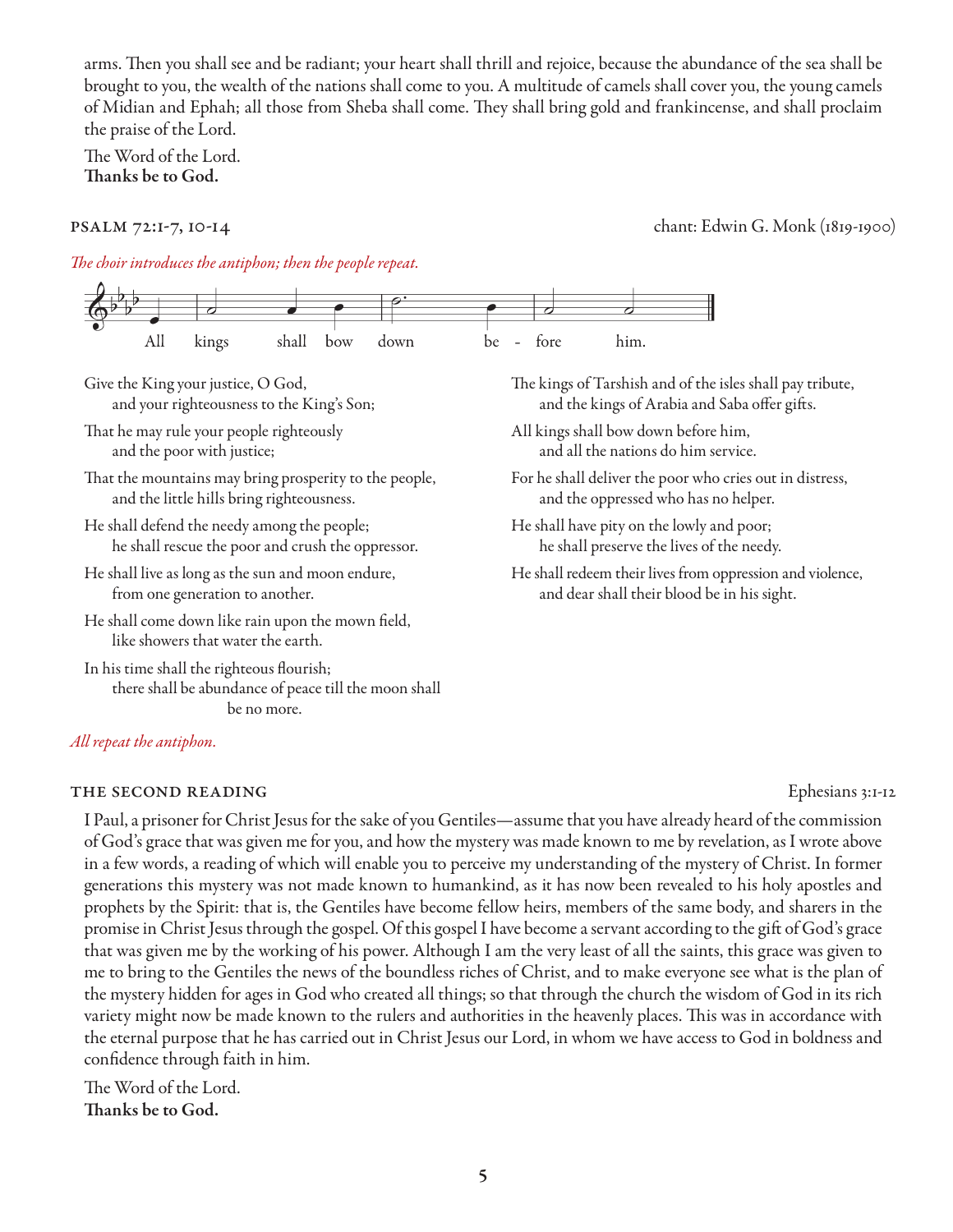#### hymn at the sequence • 128

*We three kings of Orient are Three Kings of Orient* 

#### THE HOLY GOSPEL Matthew 2:1-12

The Holy Gospel of our Lord Jesus Christ according to Matthew. Glory to you, Lord Christ.

In the time of King Herod, after Jesus was born in Bethlehem of Judea, wise men from the East came to Jerusalem, asking, "Where is the child who has been born king of the Jews? For we observed his star at its rising, and have come to pay him homage." When King Herod heard this, he was frightened, and all Jerusalem with him; and calling together all the chief priests and scribes of the people, he inquired of them where the Messiah was to be born. They told him, "In Bethlehem of Judea; for so it has been written by the prophet: 'And you, Bethlehem, in the land of Judah, are by no means least among the rulers of Judah; for from you shall come a ruler who is to shepherd my people Israel.'"

Then Herod secretly called for the wise men and learned from them the exact time when the star had appeared. Then he sent them to Bethlehem, saying, "Go and search diligently for the child; and when you have found him, bring me word so that I may also go and pay him homage." When they had heard the king, they set out; and there, ahead of them, went the star that they had seen at its rising, until it stopped over the place where the child was. When they saw that the star had stopped, they were overwhelmed with joy. On entering the house, they saw the child with Mary his mother; and they knelt down and paid him homage. Then, opening their treasure-chests, they offered him gifts of gold, frankincense, and myrrh. And having been warned in a dream not to return to Herod, they left for their own country by another road.

The Gospel of the Lord. Praise to you, Lord Christ.

*The people are seated at the invitation of the preacher.*

the sermon The Reverend Canon Jan Naylor Cope

*The people stand as able.* 

### the nicene creed

We believe in one God, the Father, the Almighty, maker of heaven and earth, of all that is, seen and unseen.

We believe in one Lord, Jesus Christ,

the only Son of God, eternally begotten of the Father, God from God, Light from Light, true God from true God, begotten, not made, of one Being with the Father. Through him all things were made. For us and for our salvation, he came down from heaven: by the power of the Holy Spirit he became incarnate from the Virgin Mary, and was made man.

6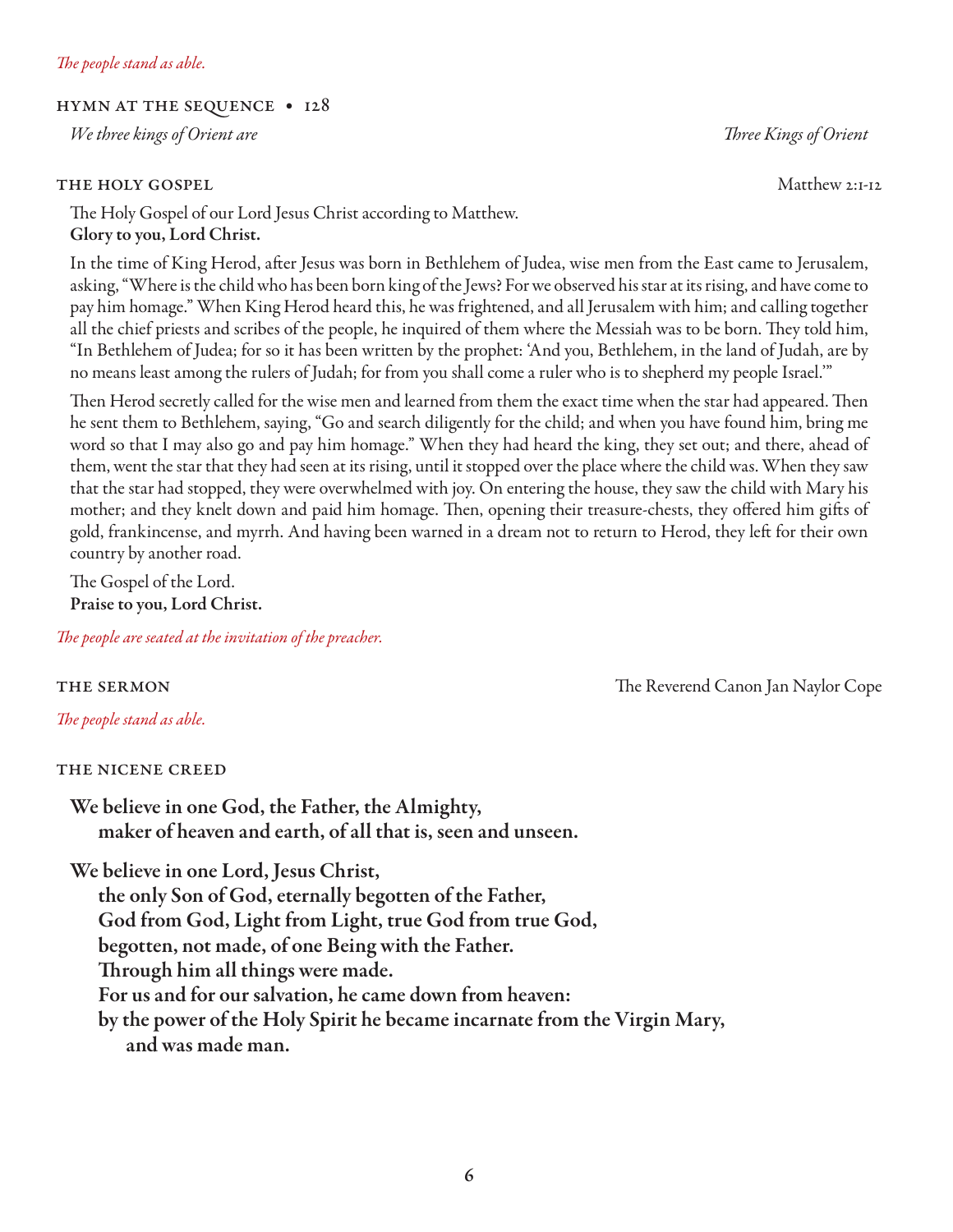For our sake he was crucified under Pontius Pilate; he suffered death and was buried. On the third day he rose again in accordance with the Scriptures; he ascended into heaven and is seated at the right hand of the Father. He will come again in glory to judge the living and the dead, and his kingdom will have no end.

We believe in the Holy Spirit, the Lord, the giver of life, who proceeds from the Father and the Son. With the Father and the Son he is worshiped and glorified. He has spoken through the Prophets.

We believe in one holy catholic and apostolic Church. We acknowledge one baptism for the forgiveness of sins. We look for the resurrection of the dead, and the life of the world to come. Amen.

the prayers of the people

#### *After each intercession,*

God of life and light: Hear us, we pray.

*The presider prays the concluding collect, and the people respond,* Amen.

### the confession *&* absolution

Most merciful God, we confess that we have sinned against you in thought, word, and deed, by what we have done, and by what we have left undone. We have not loved you with our whole heart; we have not loved our neighbors as ourselves. We are truly sorry and we humbly repent. For the sake of your Son Jesus Christ, have mercy on us and forgive us; that we may delight in your will, and walk in your ways, to the glory of your Name. Amen.

*The presider offers absolution and the people respond,* Amen.

#### THE PEACE

The peace of the Lord be always with you. And also with you.

*The people greet one another with a sign of God's peace and are then seated.*

### the offertory

*An offering is received to support the Cathedral's ministry of sharing God's love with the world. The altar is prepared for Holy Communion.*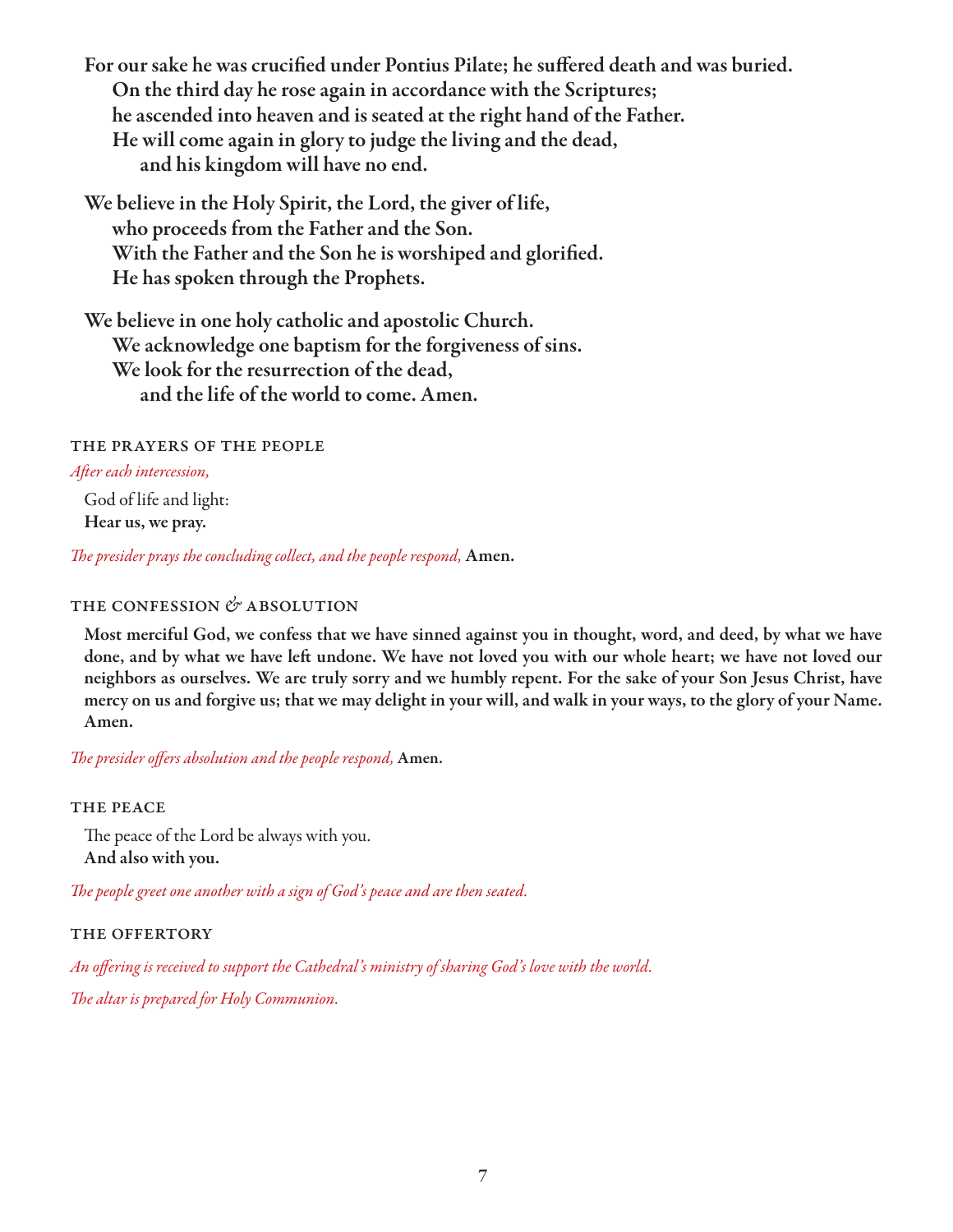#### anthem at the offertory

#### *There shall a star* Felix Mendelssohn (1809-1847)

There shall a star come out of Jacob, and a sceptre shall rise out of Israel, with might destroying princes and cities! There shall a star come out of Jacob. As bright the star of morning gleams, so Jesus sheddeth glorious beams of light and consolation. Thy Word, O Lord, radiance darting, truth imparting, gives salvation; thine be praise and adoration!

*(Numbers 24:17)*

*The people stand as able.* 

#### hymn at the presentation • 124

*What star is this, with beams so bright Puer nobis*

# The Holy Communion

#### the great thanksgiving

The Lord be with you. And also with you.

Lift up your hearts. We lift them to the Lord.

Let us give thanks to the Lord our God. It is right to give our thanks and praise.

It is truly right, and good and joyful, to give you thanks, all-holy God, source of life and fountain of mercy.

Because in the mystery of the Word made flesh, you have caused a new light to shine in our hearts, to give the knowledge of your glory in the face of your Son Jesus Christ our Lord.

Therefore, joining with Angels and Archangels and with the faithful of every generation, we lift our voices with all creation as we sing:

SANCTUS & BENEDICTUS **Richard Proulx (1937-2010)** 

|            |                          |  | Ho-ly, ho-ly, ho-ly Lord, God of pow-er and might,                             | heaven                                                | and | earth<br>are                                                   | full | of your      |
|------------|--------------------------|--|--------------------------------------------------------------------------------|-------------------------------------------------------|-----|----------------------------------------------------------------|------|--------------|
| $g$ lo-ry. |                          |  | $\overline{\phantom{a}}$ , $\overline{\phantom{a}}$ , $\overline{\phantom{a}}$ | Ho-san-na in the high-est. Ho-san-na in the high-est. |     | $\bullet$ . $\bullet$ $\bullet$ $\bullet$<br>Blessed is he who |      | comes in the |
| name       | $\overline{\phantom{a}}$ |  | ₽<br>of the Lord. Ho-san-na in the high-est.                                   |                                                       |     | Ho-san-na in the high est.                                     |      |              |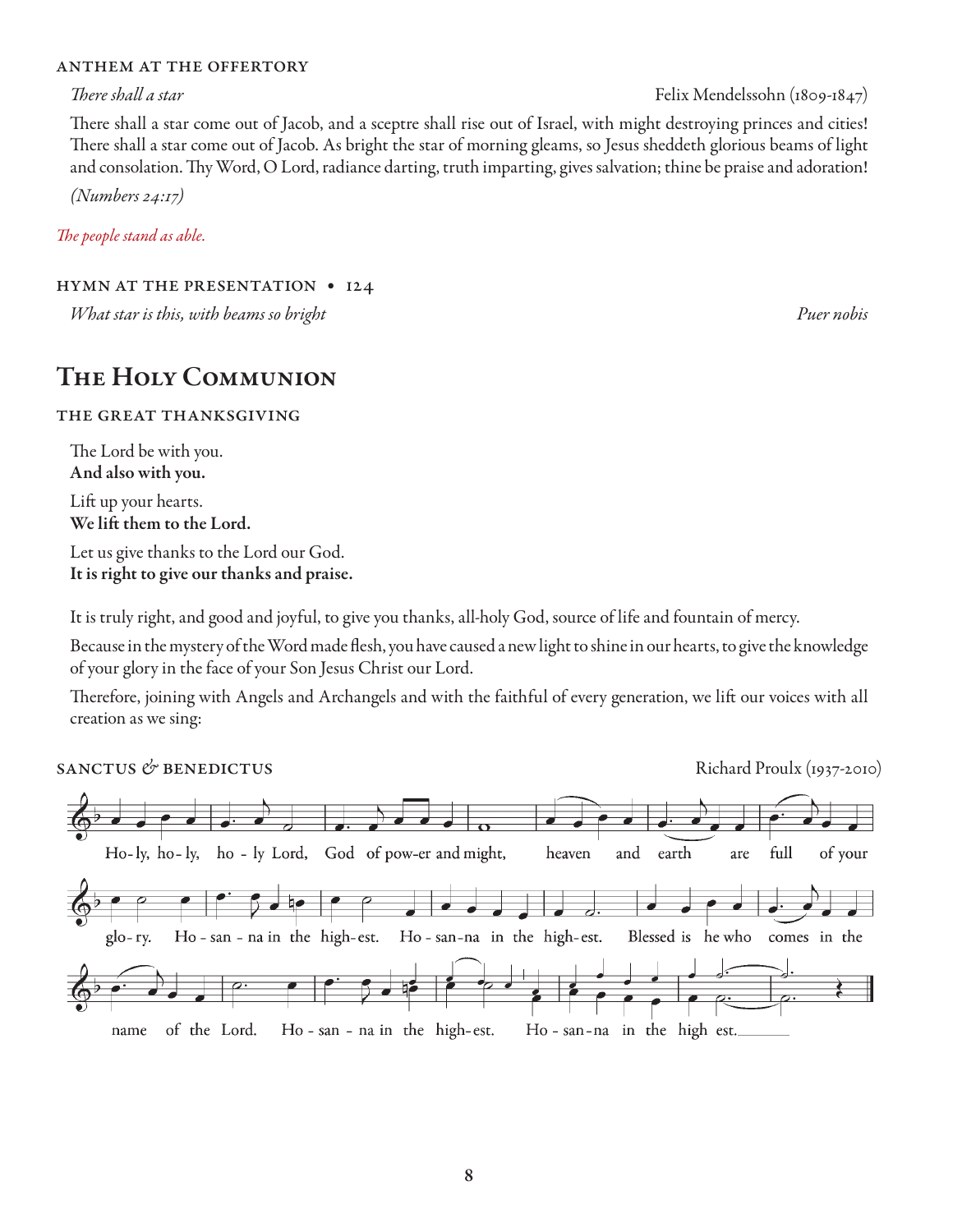Blessed are you, gracious God, creator of the universe and giver of life. You formed us in your own image and called us to dwell in your infinite love.

You gave the world into our care that we might be your faithful stewards and show forth your bountiful grace.

But we failed to honor your image in one another and in ourselves; we would not see your goodness in the world around us; and so we violated your creation, abused one another, and rejected your love. Yet you never ceased to care for us, and prepared the way of salvation for all people.

Through Abraham and Sarah you called us into covenant with you. You delivered us from slavery, sustained us in the wilderness, and raised up prophets to renew your promise of salvation. Then, in the fullness of time, you sent your eternal Word, made mortal flesh in Jesus. Born into the human family, and dwelling among us, he revealed your glory.

Giving himself freely to death on the cross, he triumphed over evil, opening the way of freedom and life. On the night before he died for us, Our Savior Jesus Christ took bread, and when he had given thanks to you, he broke it, and gave it to his friends, and said: "Take, eat: This is my Body which is given for you. Do this for the remembrance of me."

As supper was ending, Jesus took the cup of wine, and when he had given thanks, he gave it to them, and said: "Drink this, all of you: This is my Blood of the new Covenant, which is poured out for you and for all for the forgiveness of sins. Whenever you drink it, do this for the remembrance of me."

Therefore we proclaim the mystery of faith:

Christ has died. Christ is risen. Christ will come again.

Remembering his death and resurrection, we now present to you from your creation this bread and this wine.

By your Holy Spirit may they be for us the Body and Blood of our Savior Jesus Christ. Grant that we who share these gifts may be filled with the Holy Spirit and live as Christ's Body in the world. Bring us into the everlasting heritage of your daughters and sons, that with Saint Peter and Saint Paul, and all your saints, past, present, and yet to come, we may praise your Name for ever.

Through Christ and with Christ and in Christ, in the unity of the Holy Spirit, to you be honor, glory, and praise, for ever and ever. AMEN.

### the lord's prayer

Notre Père…, Padre nuestro…, Vater unser…,

Our Father, who art in heaven, hallowed be thy Name, thy kingdom come, thy will be done, on earth as it is in heaven. Give us this day our daily bread. And forgive us our trespasses, as we forgive those who trespass against us. And lead us not into temptation, but deliver us from evil. For thine is the kingdom, and the power, and the glory, for ever and ever. Amen.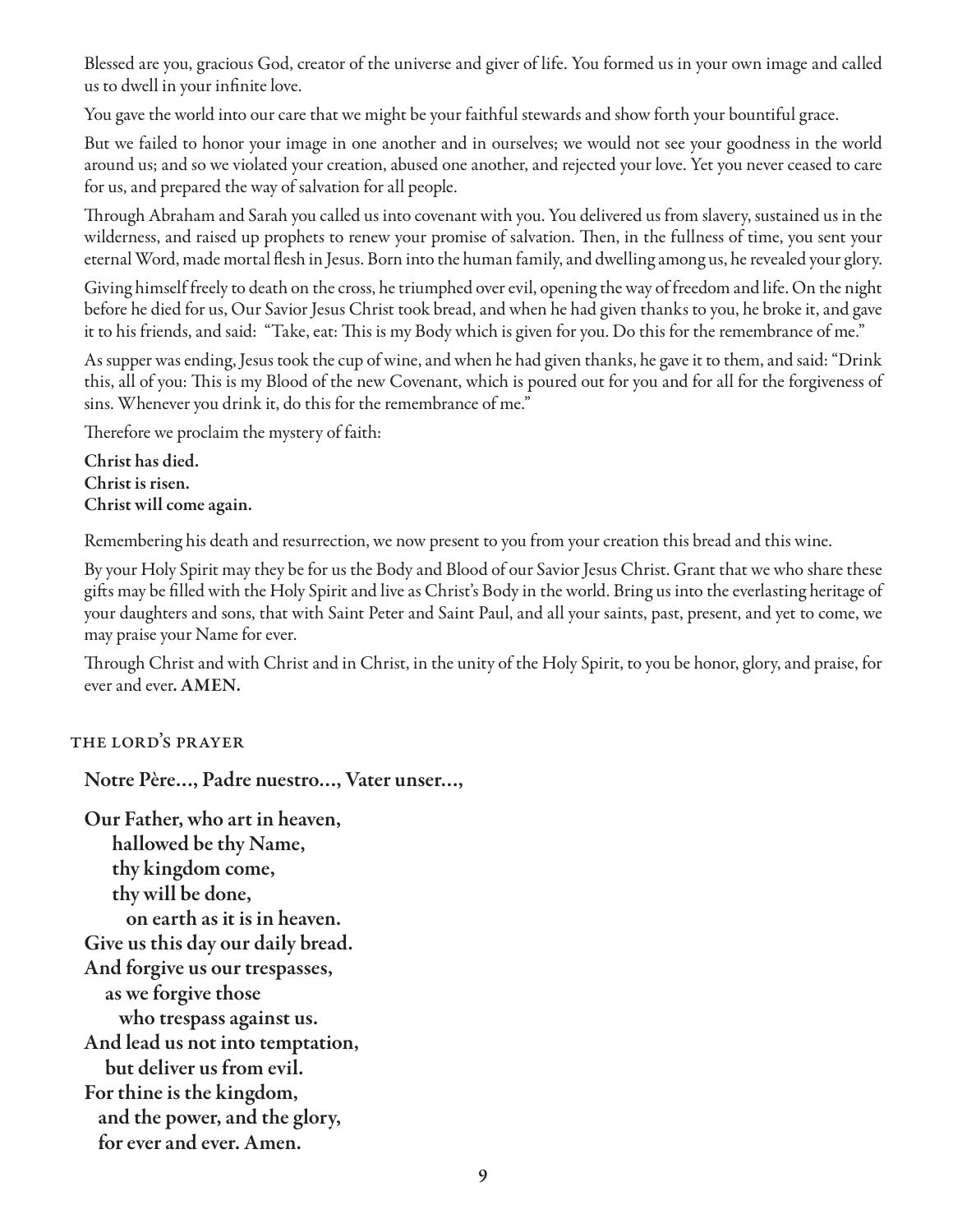#### *The presider breaks the bread in silence.*



#### the invitation to holy communion

#### *The people are seated.*

*All who seek God and a deeper life in Christ are welcome to receive Holy Communion. Please receive the bread in open and outstretched hands and sip the wine from the chalice, guiding it gently to your lips; or you may dip the wafer into the wine. Gluten-free wafers are available; please make your need known to the minister. Respond to receiving Communion by saying "Amen." If you prefer to receive a blessing instead, please indicate your choice by crossing your hands across your chest. Those who wish to have Holy Communion brought to them at their seat should notify an usher.* 

*During the administration of Holy Communion, the laying on of hands and prayers for healing are offered in St. John's Chapel. Please enter the chapel by the ramp or stairs to the right of the pulpit.*

#### anthem during the communion

*Sung in Latin.*

Seeing the star, the Wise Men rejoiced with great joy, and entering the house they offered the Lord gold, incense and myrrh.

*(Anonymous)*

*The people stand as able.* 

#### the postcommunion prayer

Almighty and everliving God, we thank you for feeding us with the spiritual food of the most precious Body and Blood of your Son our Savior Jesus Christ; and for assuring us in these holy mysteries that we are living members of the Body of your Son, and heirs of your eternal kingdom.

And now, Father, send us out to do the work you have given us to do, to love and serve you as faithful witnesses of Christ our Lord. To him, to you, and to the Holy Spirit, be honor and glory, now and for ever. Amen.

*Videntes stellam* Francis Poulenc (1899-1963)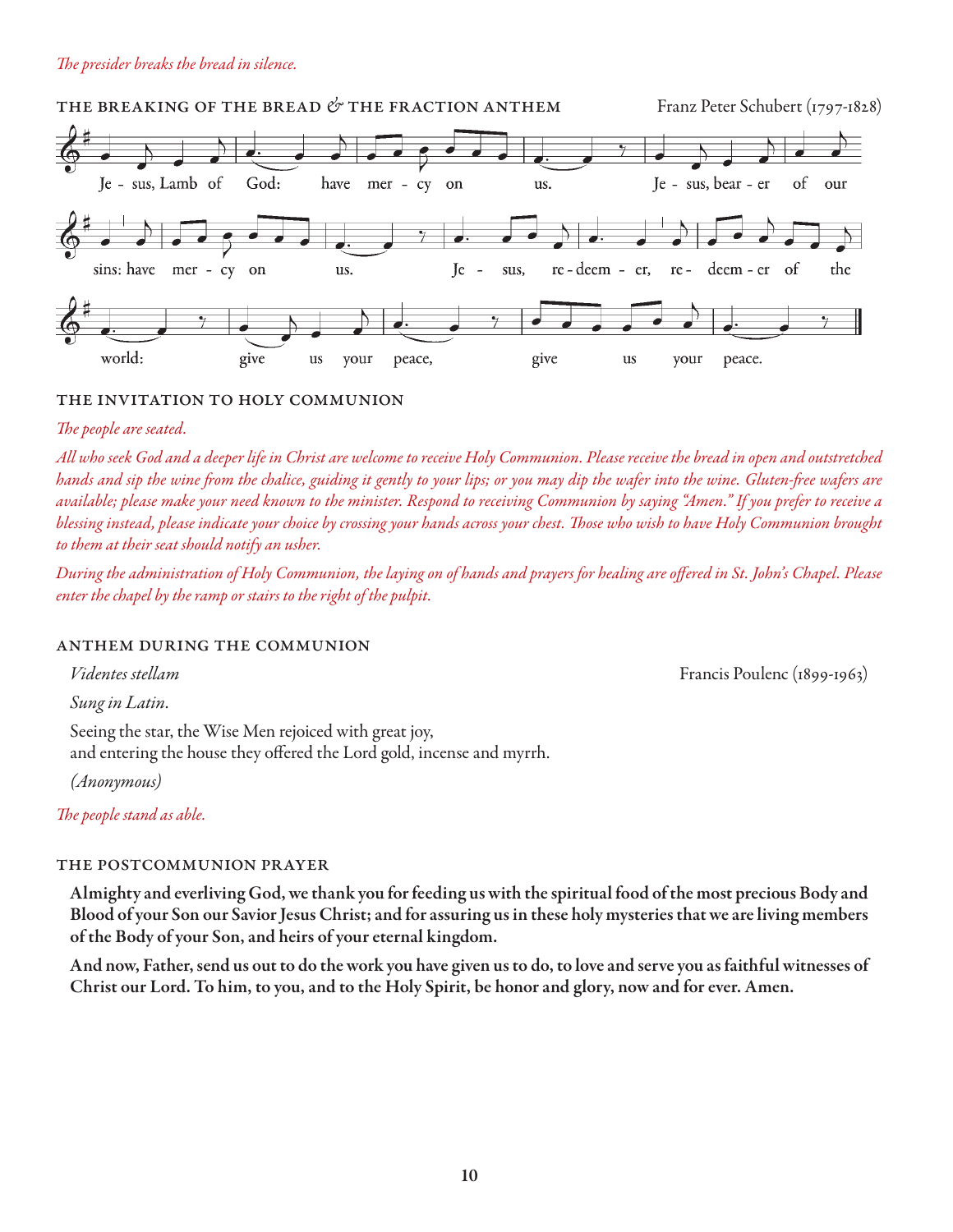#### THE BLESSING

*The presider blesses the people, and people respond,* Amen*.*

#### hymn at the closing • 119

*As with gladness men of old Dix*

THE DISMISSAL

Go in the light and peace of Christ. Thanks be to God.

#### **POSTLUDE**

*In dir ist Freude,* BWV 615 J.S. Bach

*Following the service, healing prayers and blessings for active duty military, veterans, and their families will be available in War Memorial Chapel.* 



*The Washington Ringing Society will ring the Cathedral bells following the service.*